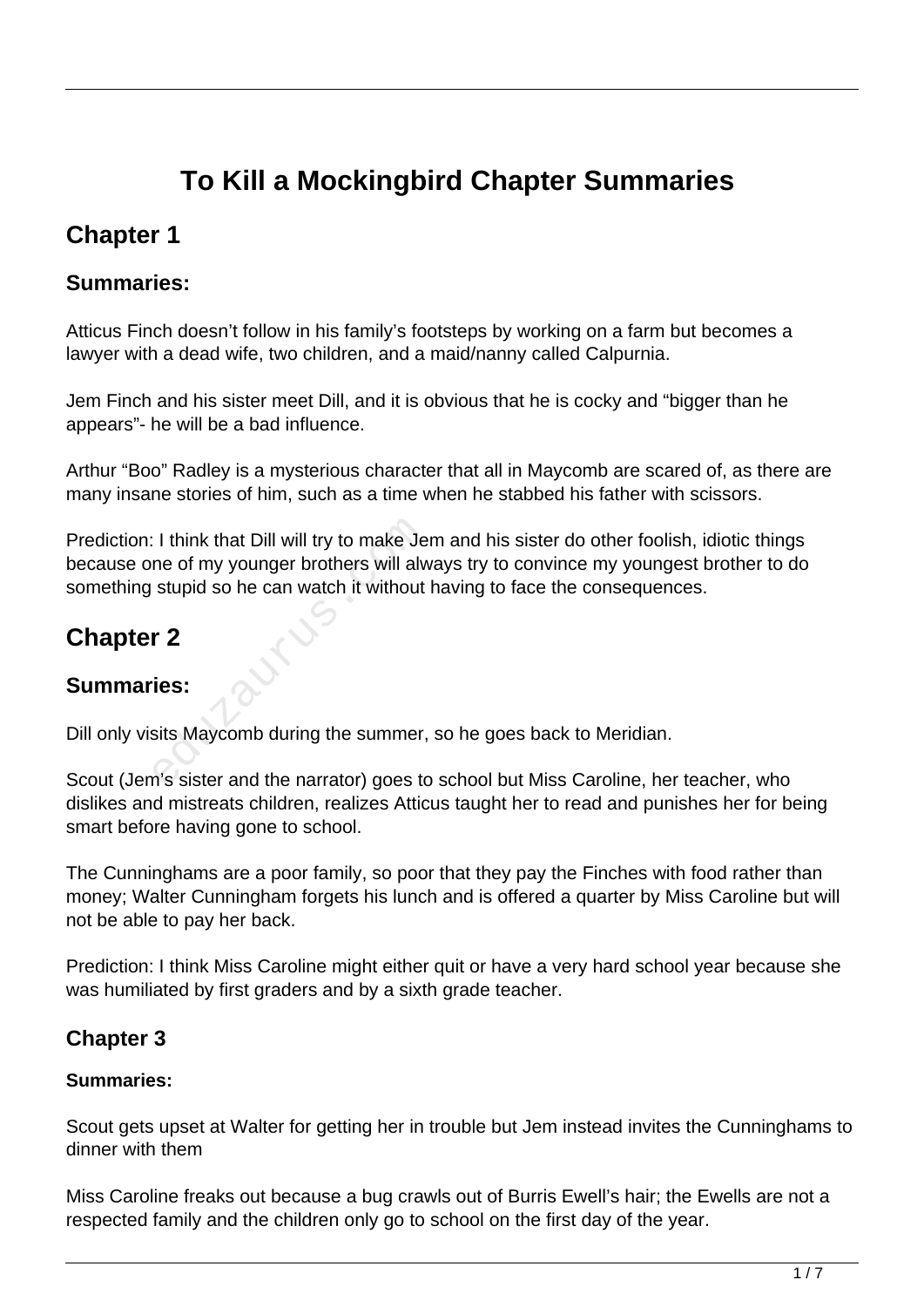Scout doesn't want to go to school anymore, and asks if Atticus would teach her instead, but he says he can't due to the law.

Prediction: I think that Scout may eventually try to leave school because even though it seems like they have made a deal, she is young and might change her mind.

### **Chapter 4**

#### **Summaries:**

The school days are long and boring for Scout because the concepts for her are way too simple and it's almost dreadful to have to take days to learn something in the time it would take her to learn multiple lessons.

Scout finds two pieces of gum in a knothole of a tree by the Radley house, and then she and Jem find two pennies in the exact same spot so they keep them.

Dill returns and they all begin their schemes again, one including them acting out the entire Radley family until Atticus finds out.

Prediction: Scout will be peer pressured into doing things that Jem and Dill have her do because she doesn't want to be called a girl (even though she is one).

### **Chapter 5**

#### **Summaries:**

Jem gets increasingly annoyed by Scout and slowly starts moving closer towards Dill and Dill returns and they all begin their schemes again, one including them acting out the entir<br>Radley family until Atticus finds out.<br>Prediction: Scout will be peer pressured into doing things that Jem and Dill have her do<br>b

Scout and Miss Maudie talk a lot and Miss Maudie proposes her thoughts on Boo Radley and that he wasn't so bad of a kid after all.

Dill and Jem try to lure Boo out by trying to leave a note saying that they would buy him ice cream, but Atticus catches them and tells them to stop.

Prediction: Jem will begin to dislike his father more and more, and try to do more things to make him angry because children have a tendency not to let things go- especially little things like this.

### **Chapter 6**

#### **Summaries:**

Jem and Dill plan to look into the Radley house during Dill's final moments in Maycomb until next summer.

They follow through with their plan, but Mr. Radley "sees" them in his yard a shoots a shotgun, causing the three to flee under a fence; Jem loses his pants in the process.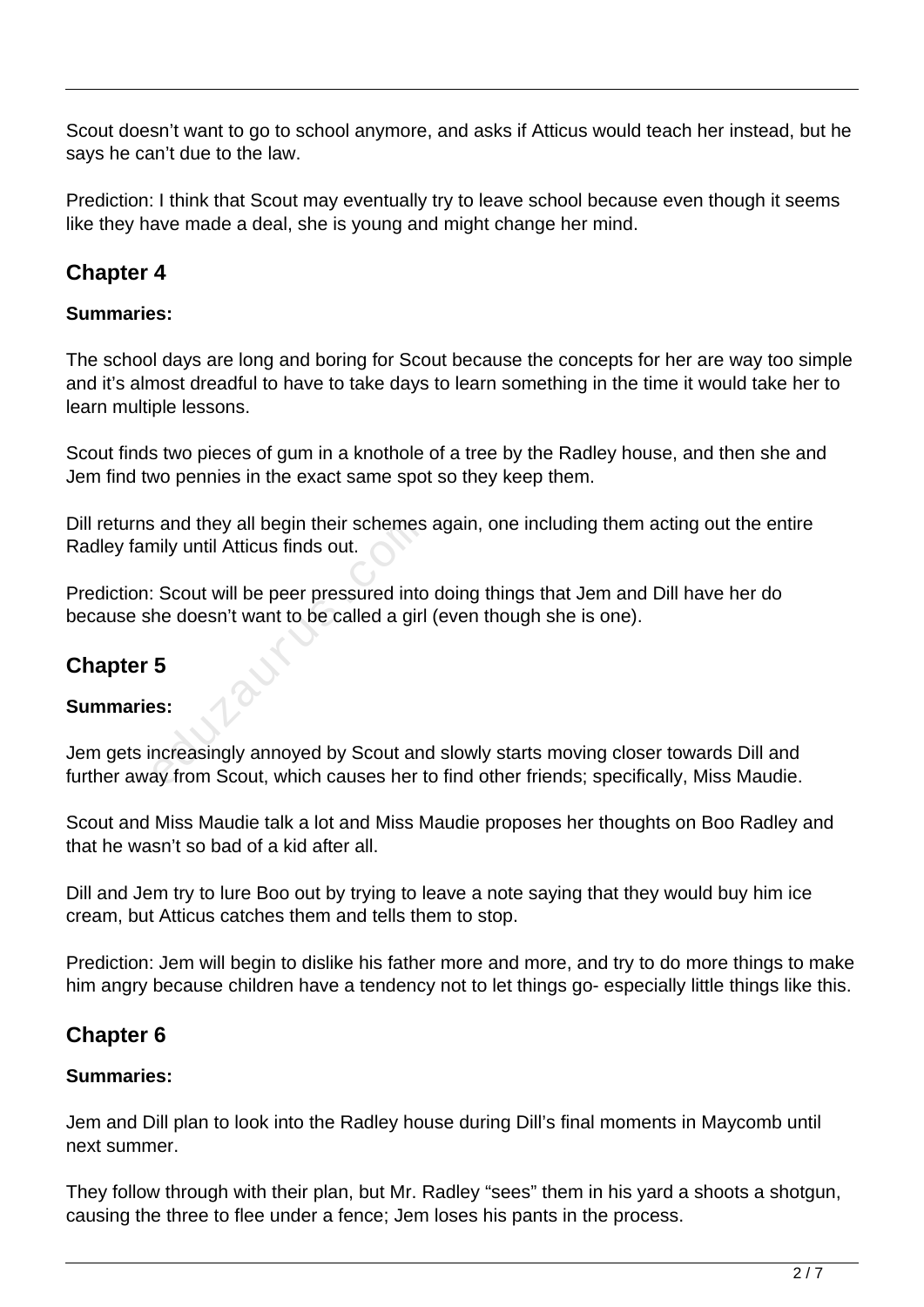Practically the whole town has gathered conversing the situation; Atticus asks where they were and where Jem's pants were, Dill quickly lies and says they were playing strip poker and he won Jem's pants; Jem retrieves his pants later that night.

Prediction: The townspeople won't make much more of the event because in the last paragraph, it says "...he was still." This gives a calm sensation to the reader, leading me to predict there won't be any future events regarding this incident.

### **Chapter 7**

#### **Summaries:**

Scout dislikes second grade as much as first and can only find one thing to enjoy about itgetting out of school at the same time as Jem.

Scout and Jem find a ball of twine in the same knothole as before, and then later find many other objects including bars of soap with their faces on it, more gum, a medal, and a "pocket watch that wouldn't run".

Mr. Radley fills the hole in the tree with cement.

Prediction: I think Jem and Scout will start to lose interest in Boo because they have had a lot of trouble trying to get Boo to come out and just this recent incident with the knothole. wouldn't run".<br>
Tills the hole in the tree with ceme<br>
Think Jem and Scout will start to<br>
ng to get Boo to come out and jus<br>
8<br>
S.<br>
Now in Maycomb, which never happy

### **Chapter 8**

#### **Summaries:**

There is snow in Maycomb, which never happens; Scout and Jem build a snowman that looks so like Mr. Avery that Atticus makes them change it up a little.

Miss Maudie's house burns down- she lost all her possessions but got out fine.

Boo Radley allegedly draped a blanket over Scout during the whole ruckus of Miss Maudie's house burning down and both Scout and Jem freak about it.

Prediction: I think Jem and Scout will continue to pursue Boo because they now have "proof" that he exists. "Proof".

#### **Chapter 9**

#### **Summaries:**

Atticus is the lawyer for a black man in a trial and Scout gets in a fight with a boy named Cecil in class, when he says that Atticus "defended niggers." (Lee 85)

The Finches go to Finch's Landing, Scout makes dislikes pretty much everyone there.

Scout beats up Francis for a remark he made about her father; Uncle Jack hits her without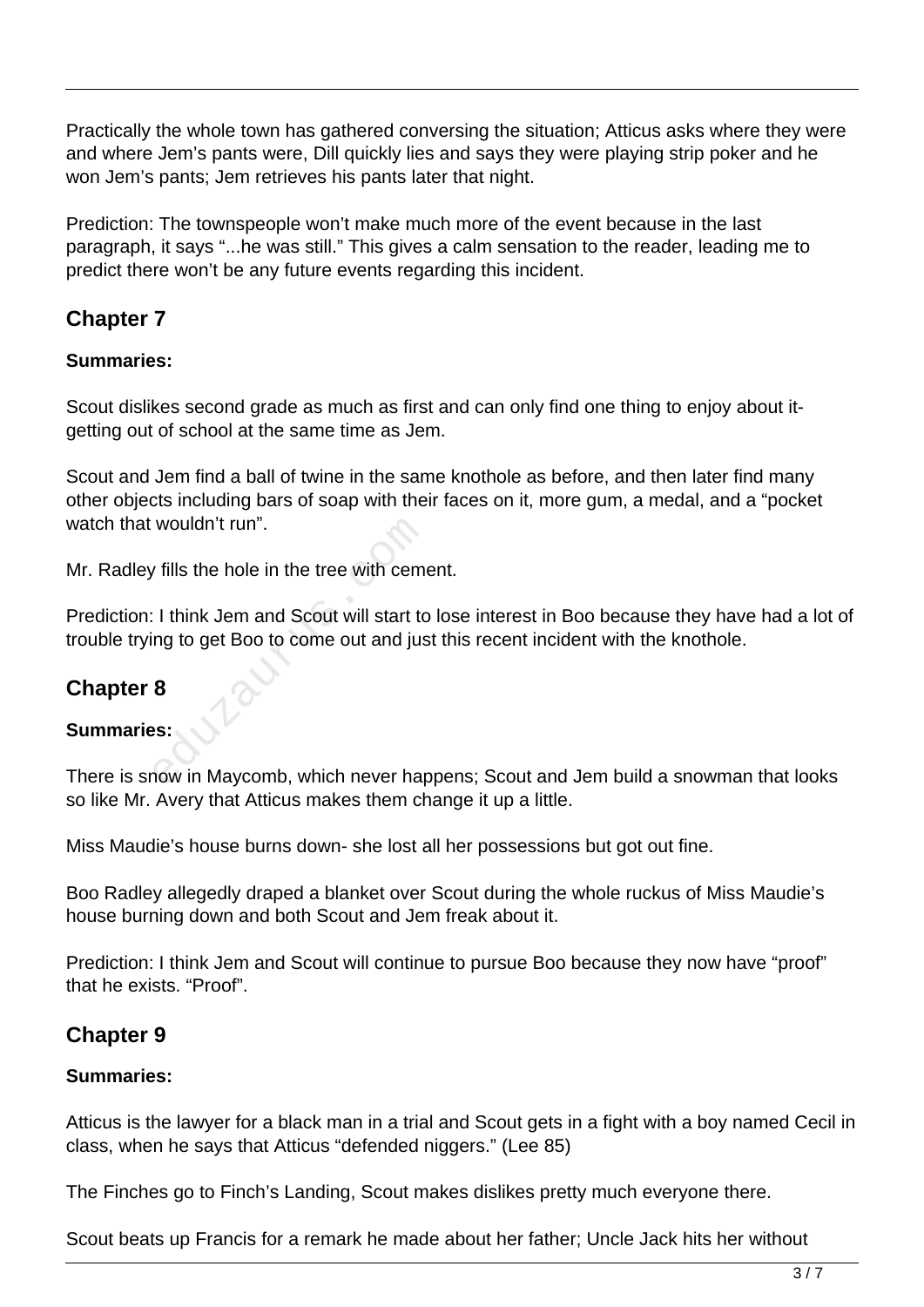hesitance, but later realizes he was wrong.

Prediction: I think Scout will try to intervene with the trial somehow because she was listening in on a conversation Atticus was having with Jack about Tom Robinson and got scared when she was caught.

### **Chapter 10**

#### **Summaries:**

Scout is upset that her dad isn't a "cool dad", that he doesn't do all the things regular fathers do- fishing, hunting, etc.

A rabid dog shows up in town and Atticus kills it with one shot, even from far away and despite the fact that he "[hadn't] shot a gun in thirty years…" (Lee 109)

Jem is smart somehow and tells Scout not to tell anyone about Atticus' skills, because "...if he'd wanted [them] to know it, he'da told [them]." (Lee 112)

Prediction: Scout will start listening to her father and realize he is smart because she has been closely examining him and noticing he knows what he is doing- especially regarding the trial.

### **Chapter 11**

#### **Summaries:**

There is a woman named Mrs. Henry Lafayette Dubose, whose house Jem and Scout always pass on the way home from school; they both despise her, but Atticus says to Jem, "...be a gentleman." ed [them] to know it, he'da told [the<br>
Scout will start listening to her fat<br>
amining him and noticing he know<br>
11<br>
SS:<br>
woman named Mrs. Henry Lafaye<br>
e way home from school; they bot<br>
"

Mrs. Dubose says something to Jem about Atticus that offends him sincerely and he takes a baton Scout bought and destroys all of Mrs. Dubose's camellias; as punishment for this, Jem goes to Mrs. Dubose every day for a month and reads to her.

Mrs. Dubose dies; Atticus tells Jem that him reading to her was to help her overcome a morphine addiction, and it was successful but she still died; Jem receives a small box with one camellia in it from Mrs. Dubose's maid Jessie.

Prediction: Jem will forget about this incident soon and probably do another stupid thing because he is still a child and children tend to forget life lessons.

### **Chapter 12**

#### **Summaries:**

Dill gets a new dad and says he won't be returning to Maycomb, but that he will be staying in Meridian with his father and mother.

Cal takes the children to her church, the First Purchase African M.E. Church, where Scout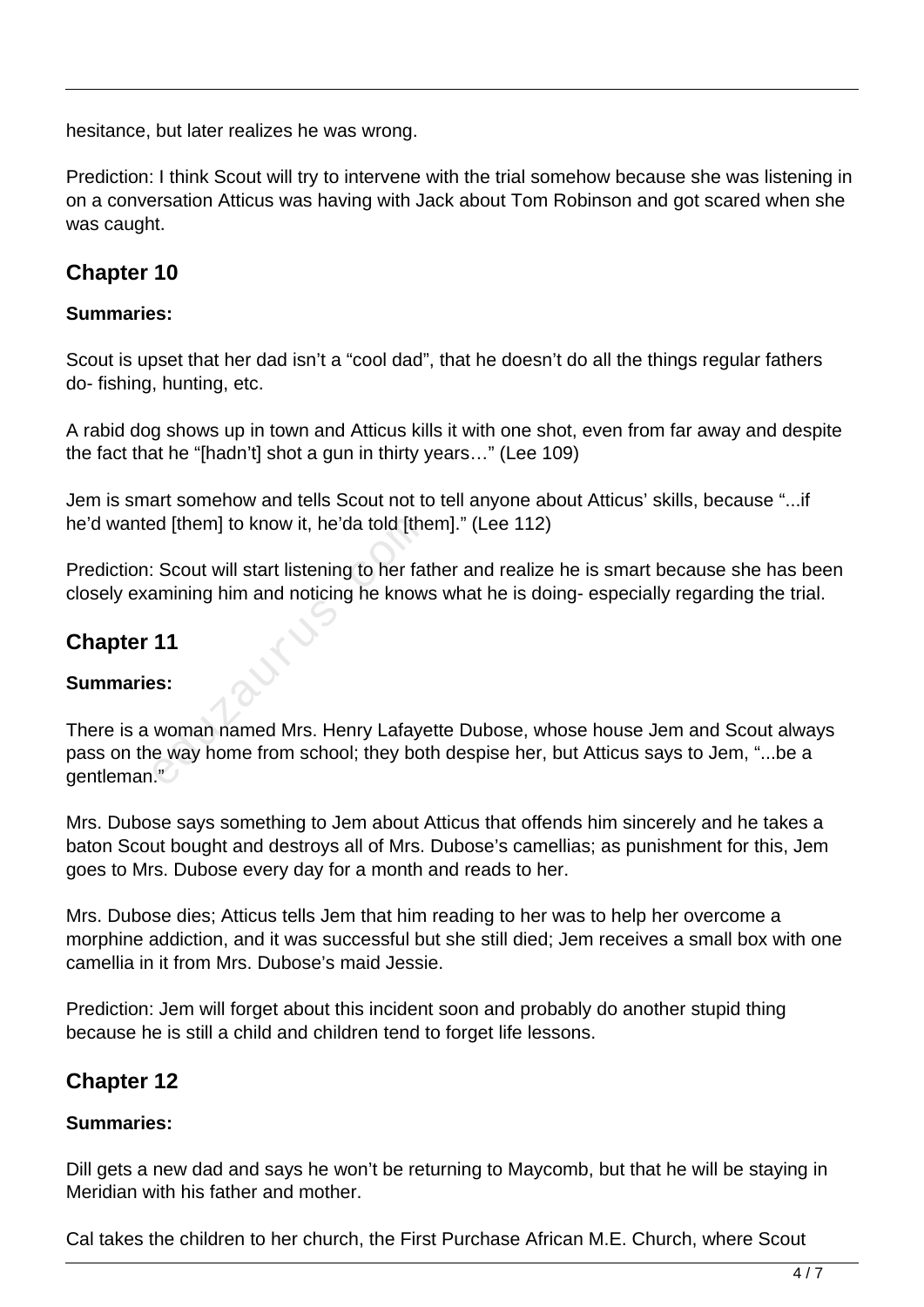learns that Tom Robinson was accused of rape by Bob Ewell.

They get home from church and Aunt Alexandra is there, already making herself at home.

Prediction: The children will either get along very well with Aunt Alexandra or the exact opposite because in books, children always have a very extreme relationship in one way or another with ancestors.

### **Chapter 13**

#### **Summaries:**

Alexandra insists on staying a while since they don't have a mom.

Alexandra quickly becomes almost a celebrity in Maycomb, bragging about the Finches' ancestry.

Alexandra demands Atticus inform the children about their family's past, but it doesn't work very well.

Prediction: The children will hate Alexandra and make some sort of plot to get her to leave because again, they are children and that is a childish thing that seems likely. demands Atticus inform the children<br>
The children will hate Alexandra<br>
gain, they are children and that is<br>
14<br>
SS:<br>
Scout and Jem are out, they catc<br>
for a black man, Tom Robinson, a

### **Chapter 14**

#### **Summaries:**

Whenever Scout and Jem are out, they catch people staring and whispering since their father is the lawyer for a black man, Tom Robinson, accused of rape.

Aunt Alexandra doesn't like Cal, she tries to get rid of her; Jem tells Scout not to be rude to their aunt, but Scout doesn't like being told what to do, so she fights Jem

Dill is found hiding under Scout's bed because his new parents allegedly don't pay enough attention to him; Miss Rachel, Dill's aunt, is told where Dill is, Dill eats and then sleeps.

Prediction: Dill will leave back to Maycomb because he just wanted to show that he really would do something (like run away) if they didn't pay more attention to him.

### **Chapter 15**

#### **Summaries:**

The sheriff is worried about Tom Robinson being lynched by a mob, so Atticus goes to the front of the jailhouse that night and simply sits; Jem, Dill, and Scout secretly follow a little later.

Scout freaks out and runs out, will Jem and Dill following; Jem won't budge after Atticus tells them to go home, so Atticus is given 15 seconds to get them back.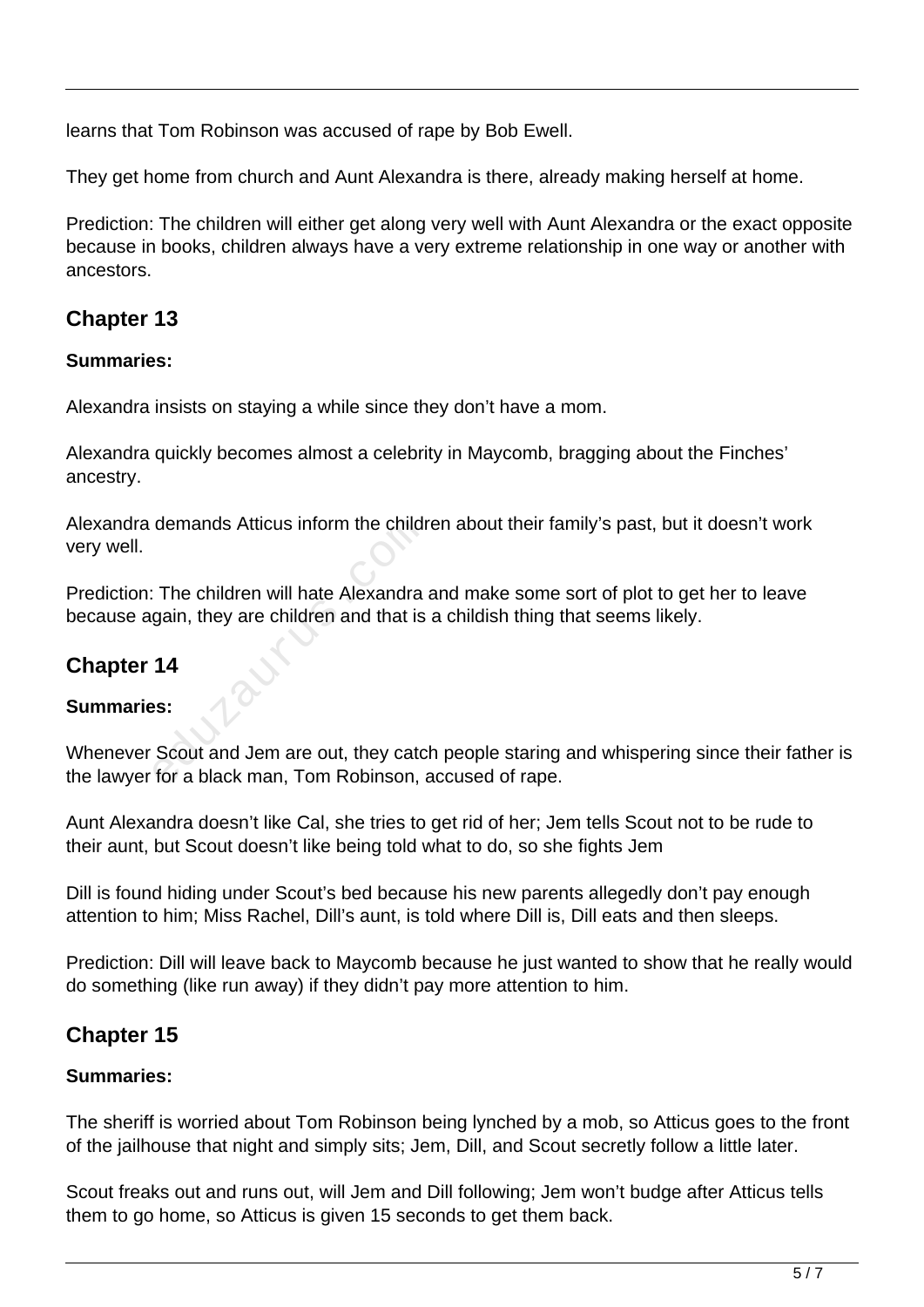Unknowingly, Scout prevents Tom from being lynched by talking to Mr. Cunningham, who then realizes he shouldn't lynch him.

Prediction: Atticus will still get very mad at them all because for one, they were out of the house late and two, they were in a very dangerous place.

### **Chapter 16**

#### **Summaries:**

The current adults in the Finch household have a conversation about negroes, and Scout says she "was beginning to notice a subtle change in [her] father these days, that came out when he talked with Aunt Alexandra." (Lee 179)

Tom Robinson's trial begins and a ton of people show up from various locations.

Jem, Dill, and Scout sneak into the trial after a recess the court has, but get in very last and sit with the blacks on the top balcony.

Prediction: As commonly predicted, I think Tom Robinson will be determined guilty because of the extreme racial prejudice. Acks on the top balcony.<br>
As commonly predicted, 1 think T<br>
e racial prejudice.<br>
17<br>
S:<br>
is questioned as a witness by Mr.<br>
the woman raped and that there w

### **Chapter 17**

#### **Summaries:**

Heck Tate is questioned as a witness by Mr. Gilmer. It is discovered that no doctors were called to inspect the woman raped and that there were bruises on the right of her face.

Bob Ewell claims that he heard his daughter Mayella screaming one night so he ran to see what was the matter, only to find that Tom Robinson was raping her.

Atticus has Mr Ewell write down Tom's name, and sees that he is left-handed (Atticus concludes that Bob was more likely to cause bruises on the right side of someone's face).

Prediction: I still think Tom Robinson will be proclaimed guilty because, again, he is a black man and he could just as easily be left-handed.

#### **Chapter 18**

#### **Summaries:**

As the trial goes on, Mayella admits she invited Tom into her house (but simply to break up her dresser- she offered him a nickel).

Atticus discovers that Mayella's father is a drunkard, her siblings are practically useless in her eyes, and she doesn't have any friends.

Tom's left hand is useless, torn to shreds by a cotton gin when he was younger; Atticus begs